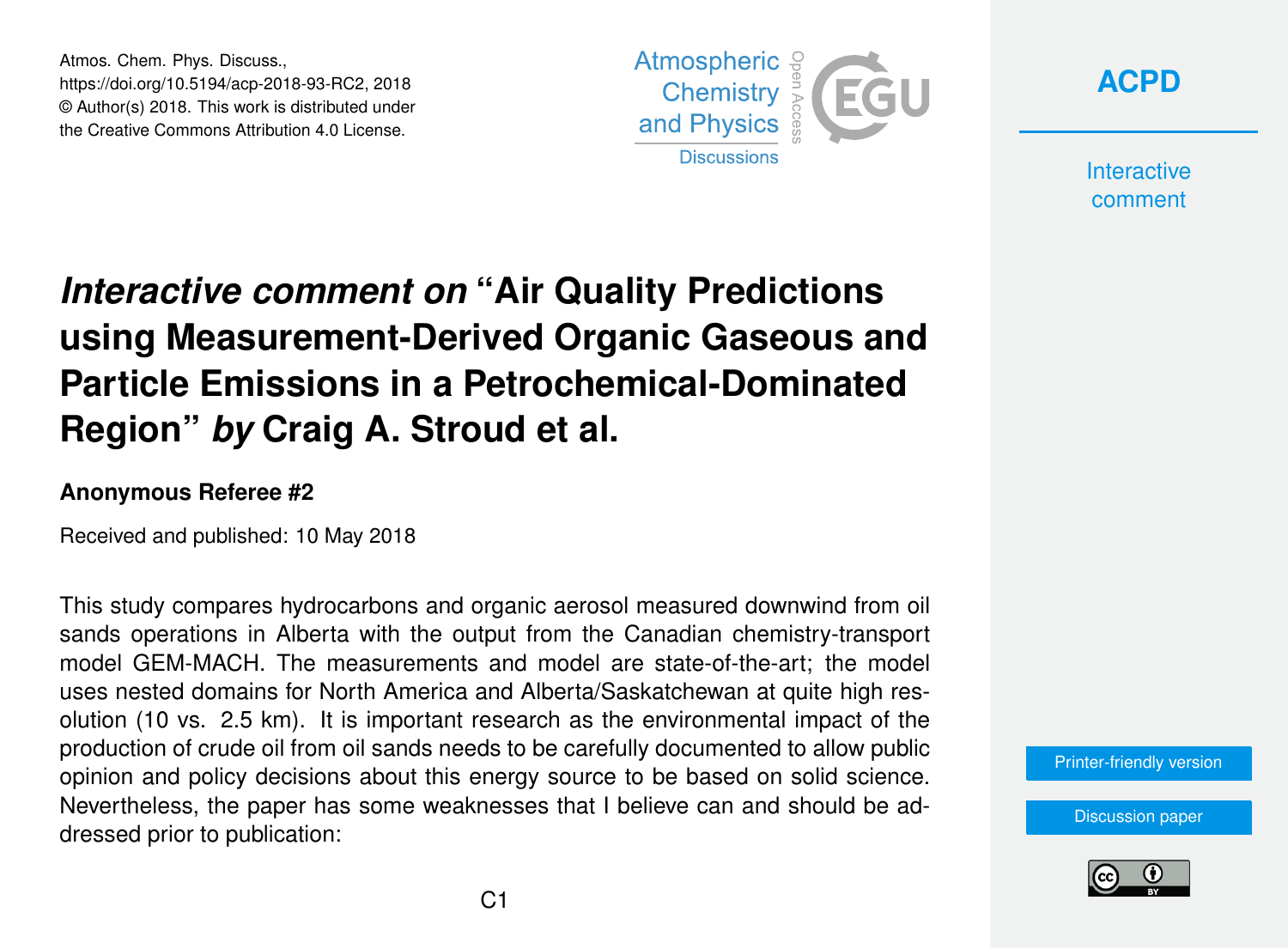A. The study relies heavily on an earlier submission to Atmospheric Chemistry and Physics (Zhang et al., 2018), which describes the emissions used in the model. Publication of this earlier paper seems essential for acceptance of the present manuscript.

B. In Sections 3.1 through 3.3, the model is compared with the observations of various lumped hydrocarbon species. I would like to see a much clearer discussion of what is actually being evaluated here. Briefly, the aircraft measurements were used to calculate emissions, which are then used as inputs for the model. The output from the model is compared with the measurements again. Not surprisingly, the model with revised emissions, i.e. those driven by the measurements, agrees better with the measurements. The argument can thus be perceived as being circular, but I do believe it is still a useful exercise and also lays the groundwork for Section 3.4 where the organic aerosol is compared between model and measurements. Nevertheless, the paper should describe much more clearly what is being evaluated in this study (for example more detailed atmospheric transport, model resolution, temporal variability in emissions, etc.). Were the data shown in Figures 3-7 used to calculate the emissions? If so, what is learned from this study about the accuracy of the revised emissions? Are the box flights adequate to quantify emissions or is the transport more complex leading to inaccurate emissions estimates? Another option might be to use part of the measurement data to derive emissions and test the model output with these emissions versus another part of the data set. As it is, the paper gives a fairly dry comparison between the measurements and two different models, and does not describe the above subtleties in any detail.

C. I found the analysis in Section 3.4 to be quite confusing. Earlier work from this group had shown that low-volatility organic compounds are important to explain the strong SOA formation downwind from the oil sands (Liggio et al., 2016). Therefore, my expectation reading this part of the paper was for the Authors to show better model performance using the improved emissions including for low-volatility organic compounds. However, emissions of these low-volatility organic compounds were not explicitly in-

## **[ACPD](https://www.atmos-chem-phys-discuss.net/)**

**Interactive** comment

[Printer-friendly version](https://www.atmos-chem-phys-discuss.net/acp-2018-93/acp-2018-93-RC2-print.pdf)

[Discussion paper](https://www.atmos-chem-phys-discuss.net/acp-2018-93)